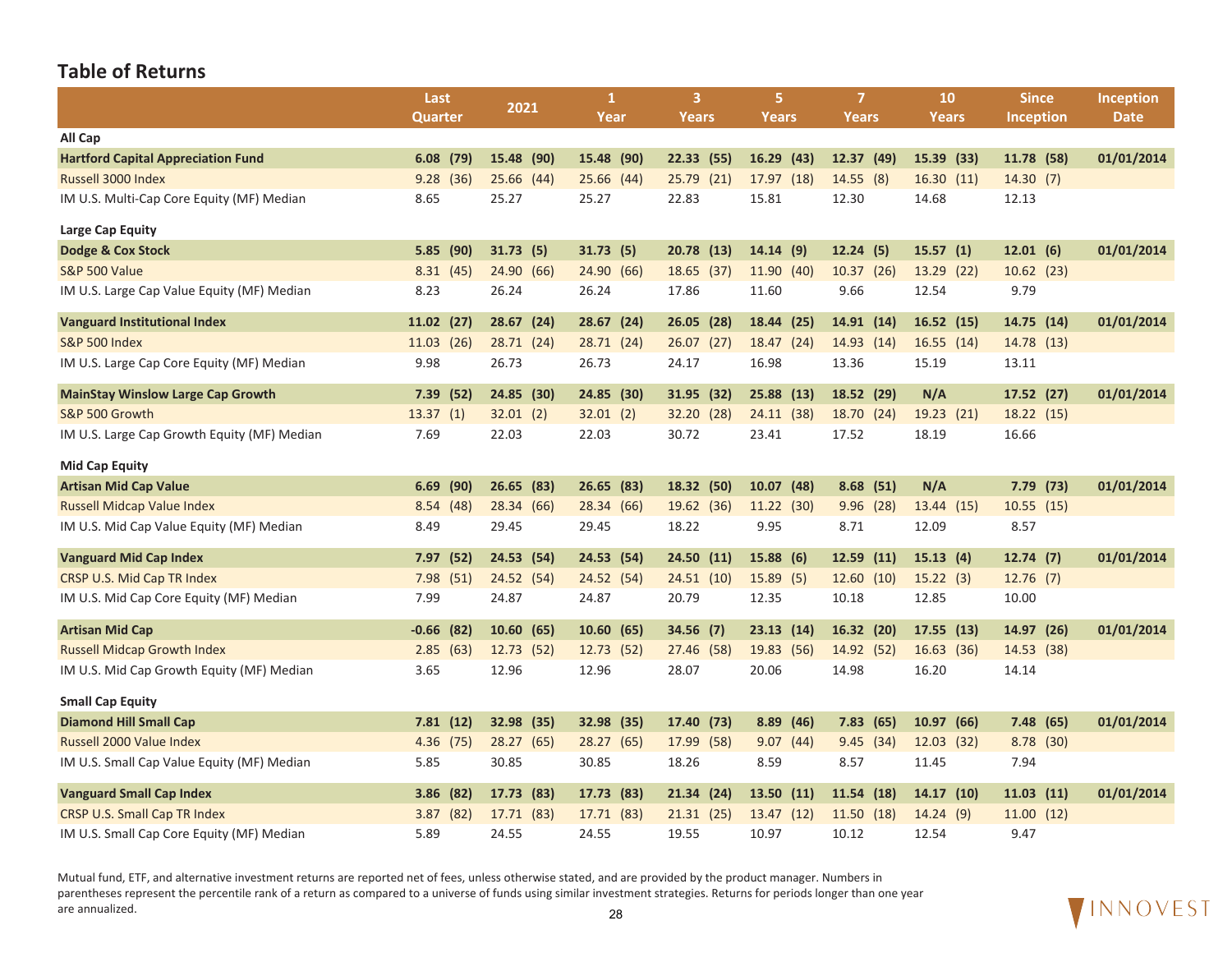|                                                      | Last            | 2021        | 1           | 3            | 5.           | 7            | <b>10</b>    | <b>Since</b>     | <b>Inception</b> |
|------------------------------------------------------|-----------------|-------------|-------------|--------------|--------------|--------------|--------------|------------------|------------------|
|                                                      | Quarter         |             | Year        | <b>Years</b> | <b>Years</b> | Years        | <b>Years</b> | <b>Inception</b> | <b>Date</b>      |
| <b>American Beacon Stephens Small Cap Growth</b>     | 2.81(38)        | 14.34 (28)  | 14.34 (28)  | 24.57 (49)   | 18.98 (39)   | 13.98 (39)   | 14.94 (53)   | 11.69 (55)       | 01/01/2014       |
| <b>Russell 2000 Growth Index</b>                     | 0.01(68)        | 2.83(79)    | 2.83(79)    | 21.17(77)    | 14.53 (75)   | $11.66$ (77) | 14.14 (69)   | 10.88 (76)       |                  |
| IM U.S. Small Cap Growth Equity (MF) Median          | 1.81            | 8.88        | 8.88        | 24.36        | 16.94        | 13.19        | 14.99        | 12.00            |                  |
| <b>Socially Responsible Investment</b>               |                 |             |             |              |              |              |              |                  |                  |
| <b>Vanguard FTSE Social Index</b>                    | 10.83(31)       | 27.71 (36)  | 27.71 (36)  | N/A          | N/A          | N/A          | N/A          | 24.95 (10)       | 03/01/2019       |
| Vanguard FTSE Soc; Inst (VFTNX)                      | 10.85 (30)      | 27.77 (35)  | 27.77 (35)  | 28.05(9)     | 20.29(5)     | 15.93(4)     | 18.08(2)     | $24.98$ (9)      |                  |
| FTSE 4Good U.S. Select Index                         | 10.87 (29)      | 27.89 (33)  | 27.89 (33)  | 28.17(9)     | 20.41(5)     | 16.04(4)     | 18.21(1)     | 25.10(8)         |                  |
| IM U.S. Large Cap Core Equity (MF) Median            | 9.98            | 26.73       | 26.73       | 24.17        | 16.98        | 13.36        | 15.19        | 20.87            |                  |
| <b>International Equity</b>                          |                 |             |             |              |              |              |              |                  |                  |
| <b>Oakmark International</b>                         | $0.98$ (79)     | $9.03$ (91) | $9.03$ (91) | 12.42 (22)   | 7.14(31)     | 5.61(6)      | 8.76(1)      | 4.16(1)          | 01/01/2014       |
| <b>MSCI EAFE Value Index (Net)</b>                   | 1.17(74)        | 10.89 (82)  | 10.89 (82)  | 7.82 (90)    | 5.34(72)     | 3.65(74)     | 5.81(53)     | 2.47(64)         |                  |
| IM International Large Cap Value Equity (MF) Median  | 2.19            | 14.33       | 14.33       | 11.00        | 6.59         | 4.38         | 5.92         | 2.70             |                  |
| <b>Vanguard Total International Stock Index</b>      | 2.12(68)        | 8.70(70)    | 8.70(70)    | 13.71 (36)   | 9.93(23)     | 7.04(25)     | 7.71(50)     | 5.57(27)         | 01/01/2014       |
| FTSE Global ex USA All Cap Index                     | 1.81(75)        | 9.13(65)    | 9.13(65)    | 14.15 (29)   | 10.23(13)    | 7.33(20)     | 8.07(36)     | 5.96(14)         |                  |
| IM International Multi-Cap Core Equity (MF) Median   | 2.81            | 10.46       | 10.46       | 13.16        | 9.18         | 6.40         | 7.71         | 5.05             |                  |
| <b>American Funds EuroPacific Growth</b>             | $-1.13$ (90)    | 2.84(83)    | 2.84(83)    | 17.95 (43)   | 12.87 (44)   | 9.11(31)     | 10.01(15)    | 7.62(25)         | 01/01/2014       |
| <b>MSCI EAFE Growth Index (Net)</b>                  | 4.09 (29)       | 11.25 (22)  | 11.25 (22)  | 18.95 (30)   | 13.59 (33)   | 9.67(22)     | 10.08(13)    | 7.80(21)         |                  |
| IM International Large Cap Growth Equity (MF) Median | 3.01            | 8.70        | 8.70        | 17.72        | 12.44        | 8.11         | 8.87         | 6.40             |                  |
| <b>Emerging Markets</b>                              |                 |             |             |              |              |              |              |                  |                  |
| <b>Invesco Developing Markets</b>                    | $-4.06$ (85)    | $-7.13(82)$ | $-7.13(82)$ | 10.81(63)    | 10.19(41)    | 6.02(47)     | 6.65(34)     | 4.66 (55)        | 01/01/2014       |
| <b>MSCI Emerging Markets (Net) Index</b>             | $-1.31(52)$     | $-2.54(59)$ | $-2.54(59)$ | 10.94(62)    | 9.87(46)     | 6.11(45)     | 5.49(52)     | 5.04(47)         |                  |
| IM Emerging Markets Equity (MF) Median               | $-1.26$         | $-1.60$     | $-1.60$     | 11.81        | 9.59         | 5.87         | 5.62         | 4.84             |                  |
| <b>Fixed Income</b>                                  |                 |             |             |              |              |              |              |                  |                  |
| <b>Met West Total Return</b>                         | $-0.09$<br>(43) | $-1.13(40)$ | $-1.13(40)$ | 5.58(33)     | 4.04(26)     | 3.27(36)     | 4.06(4)      | 3.27(36)         | 01/01/2015       |
| Blmbg. U.S. Aggregate Index                          | $0.01$ (22)     | $-1.55(61)$ | $-1.55(61)$ | 4.79 (70)    | 3.57(61)     | 3.00(55)     | 2.90(64)     | 3.00(55)         |                  |
| IM U.S. Broad Market Core Fixed Income (MF) Median   | $-0.14$         | $-1.32$     | $-1.32$     | 5.17         | 3.71         | 3.07         | 3.10         | 3.07             |                  |
| <b>Vanguard Total Bond Market Index</b>              | $-0.08$ (40)    | $-1.65(65)$ | $-1.65(65)$ | 4.83(69)     | $3.59$ (58)  | 2.99<br>(56) | 2.87<br>(65) | 3.35(53)         | 01/01/2014       |
| Blmbg. U.S. Aggregate Index                          | $0.01$ (22)     | $-1.55(61)$ | $-1.55(61)$ | 4.79 (70)    | 3.57(61)     | 3.00(55)     | 2.90(64)     | 3.37(52)         |                  |
| IM U.S. Broad Market Core Fixed Income (MF) Median   | $-0.14$         | $-1.32$     | $-1.32$     | 5.17         | 3.71         | 3.07         | 3.10         | 3.39             |                  |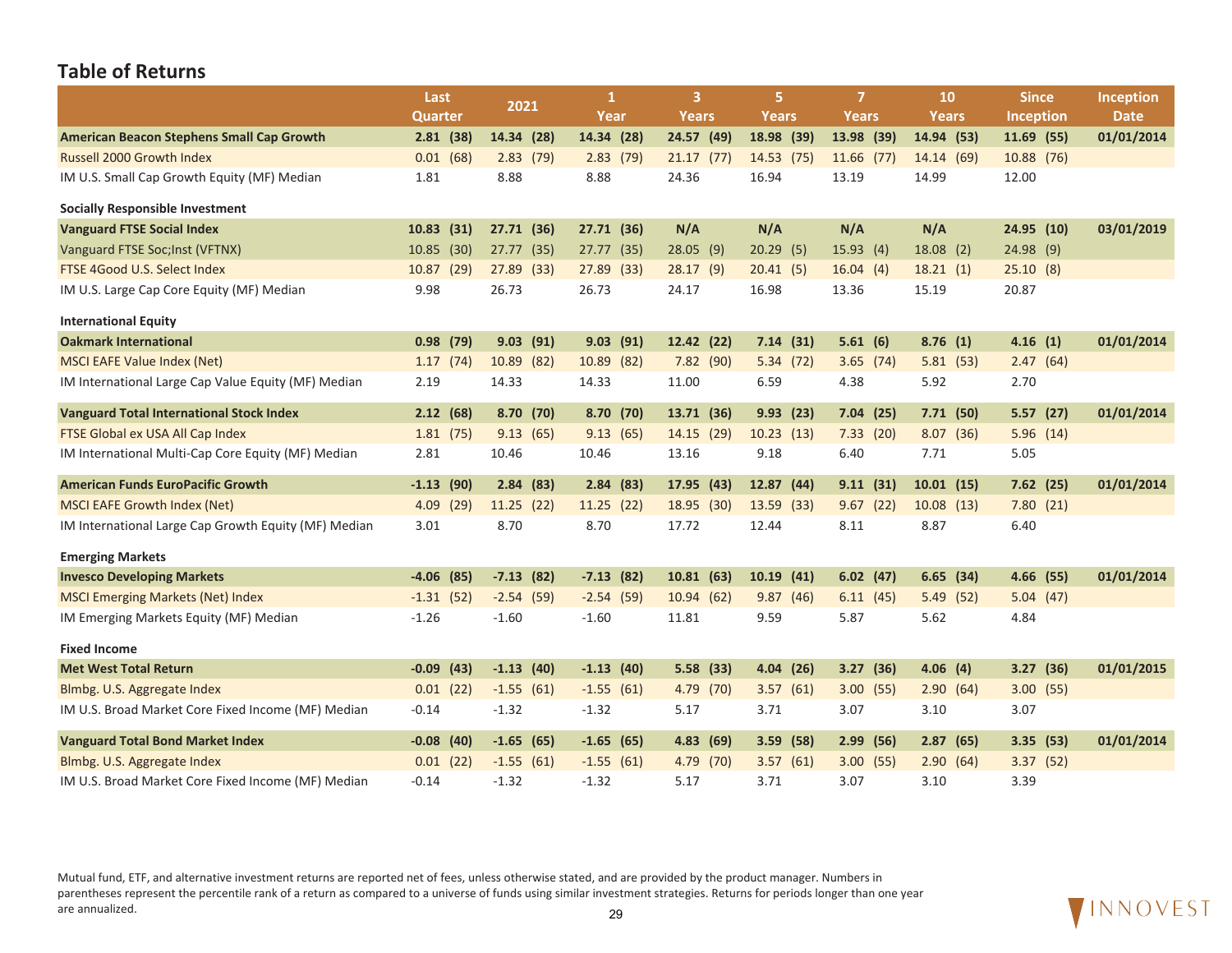|                                                 | Last           |              | $\mathbf{1}$ | 3 <sup>1</sup> | 5.           | $\overline{7}$ | 10             | <b>Since</b>     | <b>Inception</b> |
|-------------------------------------------------|----------------|--------------|--------------|----------------|--------------|----------------|----------------|------------------|------------------|
|                                                 | <b>Quarter</b> | 2021         | Year         | Years          | Years        | Years          | Years          | <b>Inception</b> | <b>Date</b>      |
| <b>Stable Value</b>                             |                |              |              |                |              |                |                |                  |                  |
| <b>City &amp; County of Denver Stable Value</b> | $0.45$ (15)    | 1.91(13)     | 1.91(13)     | 2.40(18)       | 2.51(12)     | 2.73(4)        | N/A            | 2.83(3)          | 01/01/2014       |
| Ryan 3 Yr GIC Master Index                      | 0.37(51)       | 1.75(42)     | 1.75(42)     | 2.16(34)       | 2.01(56)     | 1.80(80)       | 1.61(97)       | 1.70(97)         |                  |
| IM U.S. GIC/Stable Value (SA+CF) Median         | 0.38           | 1.60         | 1.60         | 2.08           | 2.01         | 1.94           | 1.83           | 1.88             |                  |
| <b>Target Date Funds</b>                        |                |              |              |                |              |                |                |                  |                  |
| <b>Vanguard Instl Target Retirement Income</b>  | 2.05(61)       | 5.30(67)     | 5.30(67)     | 9.51(52)       | 6.92(51)     | N/A            | N/A            | N/A              | 01/01/2014       |
| Vanguard Tgt Ret Inc; Inv (VTINX)               | 2.01(63)       | 5.25(68)     | 5.25(68)     | 9.43(54)       | 6.85(56)     | 5.59(44)       | 5.88(44)       | 5.59(35)         |                  |
| Vanguard Target Income Composite Index          | 2.06(61)       | 5.44(65)     | 5.44(65)     | 9.80(47)       | 7.12(42)     | 5.84(31)       | 6.10(36)       | 5.83(28)         |                  |
| IM Mixed-Asset Target Today (MF) Median         | 2.20           | 6.06         | 6.06         | 9.61           | 6.92         | 5.44           | 5.63           | 5.06             |                  |
|                                                 |                |              |              |                |              |                |                |                  |                  |
| <b>Vanguard Instl Target Retirement 2015</b>    | 2.11(84)       | 5.81(100)    | 5.81(100)    | 10.31 (88)     | 7.76 (75)    | N/A            | N/A            | N/A              | 01/01/2014       |
| Vanguard Tgt Ret2015; Inv (VTXVX)               | 2.14(78)       | 5.78 (100)   | 5.78 (100)   | 10.24 (89)     | 7.71(78)     | 6.28(71)       | 7.46(62)       | 6.32(59)         |                  |
| Vanguard Target 2015 Composite Index            | $2.16$ (77)    | 5.96 (98)    | 5.96 (98)    | 10.62(81)      | 7.97(64)     | 6.54(58)       | 7.70(48)       | 6.57(46)         |                  |
| IM Mixed-Asset Target 2015 (MF) Median          | 2.68           | 8.05         | 8.05         | 11.59          | 8.25         | 6.68           | 7.64           | 6.48             |                  |
| <b>Vanguard Instl Target Retirement 2020</b>    | 2.99(46)       | 8.29(63)     | 8.29(63)     | 12.62(40)      | 9.32(23)     | N/A            | N/A            | N/A              | 01/01/2014       |
| Vanguard Tgt Ret2020; Inv (VTWNX)               | 2.91(50)       | 8.17(67)     | 8.17(67)     | 12.55(41)      | 9.26(29)     | 7.46(26)       | 8.72(27)       | 7.41(18)         |                  |
| Vanguard Target 2020 Composite Index            | 2.97(47)       | 8.43(60)     | 8.43(60)     | 12.98 (30)     | 9.57(14)     | 7.75(11)       | 8.99(11)       | 7.70(3)          |                  |
| IM Mixed-Asset Target 2020 (MF) Median          | 2.88           | 8.70         | 8.70         | 12.15          | 8.58         | 6.78           | 8.16           | 6.55             |                  |
| <b>Vanguard Instl Target Retirement 2025</b>    | 3.61(31)       | 9.95(41)     | 9.95(41)     | 14.25 (29)     | 10.43(20)    | N/A            | N/A            | N/A              | 01/01/2014       |
| Vanguard Tgt Ret2025; Inv (VTTVX)               | $3.55$ (38)    | 9.80(46)     | 9.80(46)     | 14.17 (33)     | 10.35(24)    | 8.27(21)       | 9.60(22)       | 8.13(12)         |                  |
| Vanguard Target 2025 Composite Index            | 3.58(35)       | $10.09$ (37) | 10.09 (37)   | 14.67 (20)     | 10.70(10)    | 8.58(7)        | 9.90(14)       | 8.44(2)          |                  |
| IM Mixed-Asset Target 2025 (MF) Median          | 3.37           | 9.70         | 9.70         | 13.32          | 9.54         | 7.46           | 8.88           | 7.18             |                  |
|                                                 |                |              |              |                |              |                |                |                  |                  |
| <b>Vanguard Instl Target Retirement 2030</b>    | 4.12(39)       | 11.52 (48)   | 11.52 (48)   | 15.52 (39)     | $11.29$ (31) | N/A            | N/A            | N/A              | 01/01/2014       |
| Vanguard Tgt Ret2030; Inv (VTHRX)               | 4.06(43)       | 11.38 (52)   | 11.38 (52)   | 15.45 (41)     | 11.23(34)    | 8.91(30)       | 10.36 (26)     | 8.69(18)         |                  |
| Vanguard Target 2030 Composite Index            | 4.06(44)       | 11.66 (44)   | 11.66 (44)   | 15.92 (27)     | 11.56 (20)   | 9.21(16)       | $10.66$ $(15)$ | 9.00(11)         |                  |
| IM Mixed-Asset Target 2030 (MF) Median          | 3.99           | 11.44        | 11.44        | 15.03          | 10.78        | 8.42           | 9.82           | 7.95             |                  |
| <b>Vanguard Instl Target Retirement 2035</b>    | 4.64 (55)      | 13.12 (71)   | 13.12 (71)   | 16.76 (49)     | 12.12 (39)   | N/A            | N/A            | N/A              | 01/01/2014       |
| Vanguard Tgt Ret2035; Inv (VTTHX)               | 4.55 (59)      | 12.96 (76)   | 12.96 (76)   | 16.66 (54)     | 12.06(42)    | 9.51(39)       | 11.10(32)      | 9.22(30)         |                  |
| Vanguard Target 2035 Composite Index            | 4.52 (59)      | 13.24 (68)   | 13.24 (68)   | 17.15 (39)     | 12.39 (31)   | 9.83(28)       | 11.40 (19)     | 9.54(19)         |                  |
| IM Mixed-Asset Target 2035 (MF) Median          | 4.72           | 13.84        | 13.84        | 16.70          | 11.81        | 9.21           | 10.46          | 8.75             |                  |